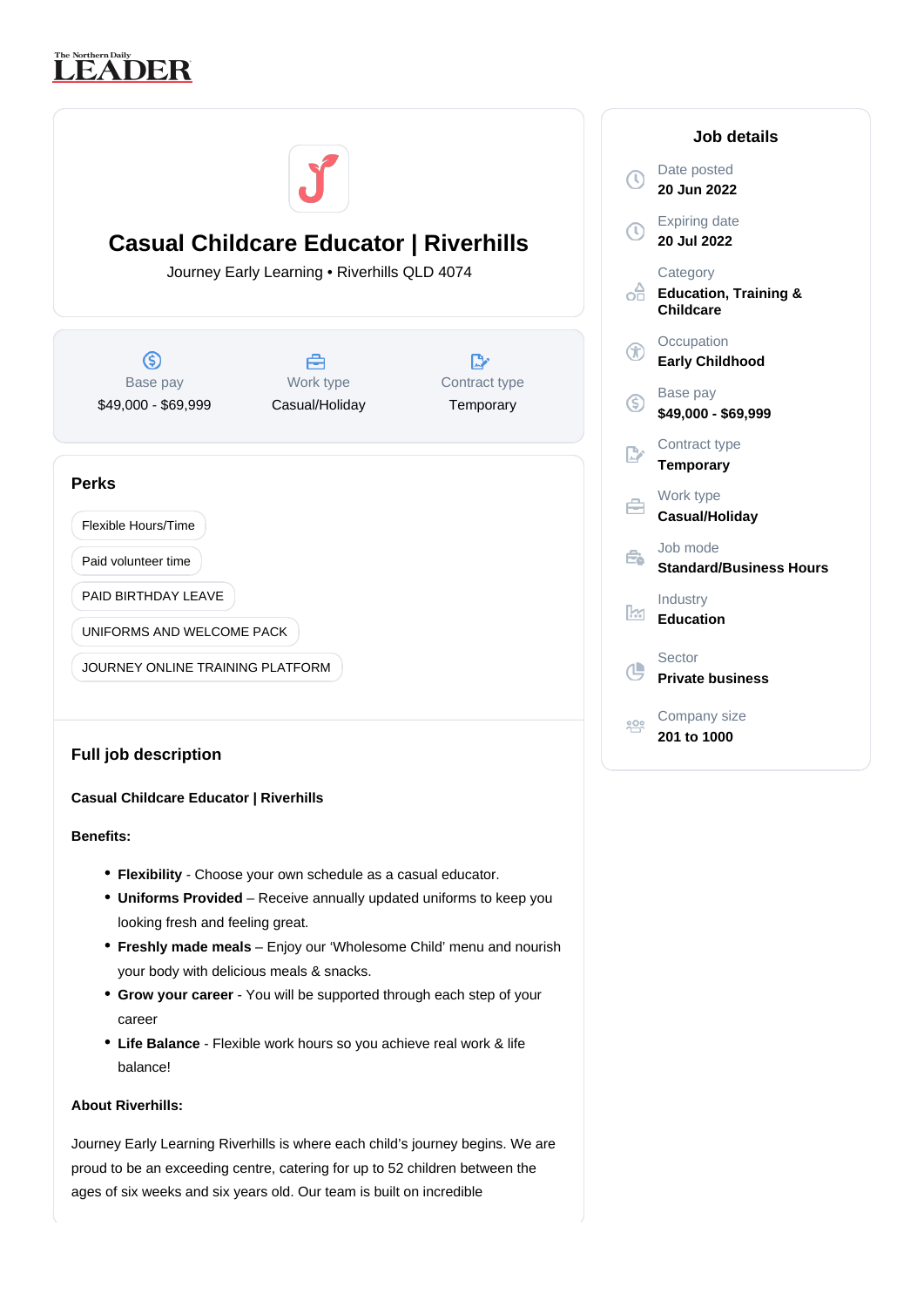foundations, with longstanding members that are incredibly excited to welcome you into the team.

Our centre is designed around play-based learning and is a veritable wonderland for all children. We are fortunate to have a sensory textured bike path, rocky paths, vegetable gardens so much more for our children and educators to explore to inspire creativity.

We truly value community connections and that's why we have our very own community street library, that is accessible for any old or new friends. We also take part in a school readiness program with Middle Park State School.

# **About Your New Role:**

As our new casual educator, it is your role to work as a curious and inclusive team member and assist in providing a safe and stimulating environment which meets the social, cultural, emotional, educational and physical needs of the children and encourages parent participation. Your role will have you supporting the functioning of the centre, while developing your skills in a positive environment.

Your main responsibilities will include:

- Bringing the Journey Values of **connection**, **communication** and consideration to life and reflect this in everyday practice.
- Ability to adhere to Journey's child safe policy and code of conduct
- Assisting with observations of individuals and groups of children
- Assisting in the evaluation of children in terms of individual strengths, weaknesses, interests and preferences, which is then used to design activities to be included in the programme.
- Assisting with the program design, implemented, and evaluated in consultation with others to foster all aspect of children's development in a holistic way.
- Working as an effective team member and within the defined position description.
- Seek and accept support from your Lead Educators, Educational Leader and Centre Manager

#### **Role Requirements:**

- A demonstrated commitment to providing a safe, caring, nonjudgemental and supportive environment for all children and their families
- A demonstrated ability to adhere to and understand the ECA code of Ethics and the United Nations Convention on the Rights of the Child
- Demonstrated understanding of appropriate behaviours while engaging with children
- Current Valid Working with Children Check
- ACECQA approved Diploma or Certificate III in Children's Services or, working towards
- First Aid, Anaphylaxis and Asthma Certificates